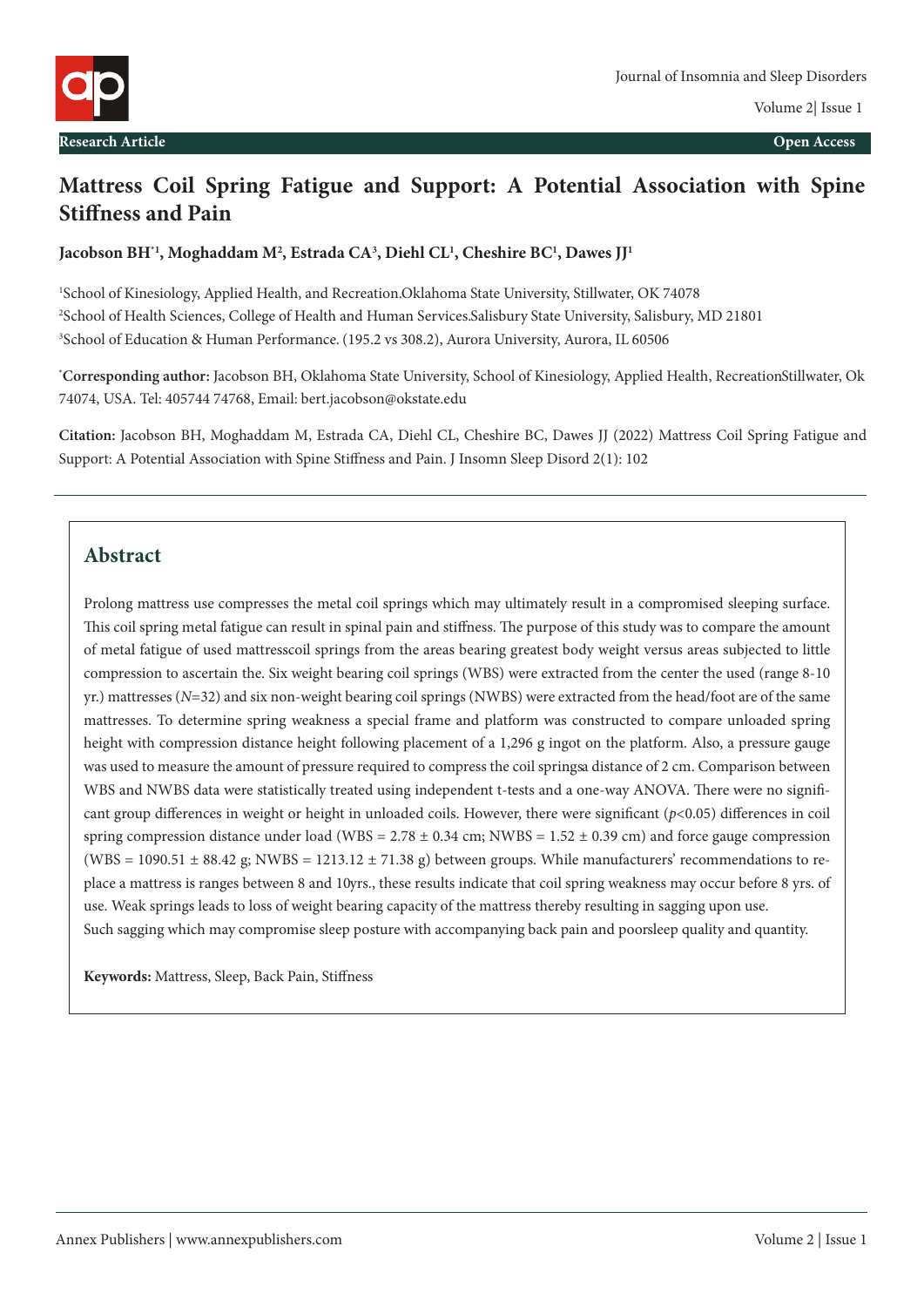### **Introduction**

Sufficient sleep is essential to all living things and is essential in providing healing and restorative health. However, according to the National Sleep Foundation [1] 26% of Americans report obtaining a good night's sleep only a few times per month. Sleep deficiency interferes with activity, social interactions [2] and is linked with depression, emotional reactivity, mental health [3]. Additionally, sleep deficiency is also associated with loss of work production and injury [4]. While multiple psychological, physiological and chemical factors can interfere with sleep quality and quantity, the sleep surface is a feature that has not been thoroughly studied. Consumers seek comfort in choosing a sleep surface, which prompts mattress manufacturers to attempt to create newer and innovative forms of sleep surfaces. Contemporary mattress construction has evolved to include inner spring, viscoelastic foam, latex foam, and air bladdersand the U.S. mattress market is expected to grow from about \$30 billion in 2019 to over \$40 billion dollars by 2024 [5]. Consequently, in order to gain a competitive advantage, improving the quality and comfort of mattresses is of considerable interest to manufacturers.

Despite innovations in sleep surface technology, an estimated 50 to 70 million people in the United States suffer from sleep deficiency [6]. Furthermore, this number is expected to grow to over a 100 million by the middle of the 21<sup>st</sup> century [7]. Several studies have found that older mattresses have a negative impact on sleep and that by replacing the mattress, sleep quality and quantity along with musculoskeletal ailments improved significantly [8-10]. Furthermore, it has been determined that a sagging mattress interferes with sleep regardless of sleeping posture due to a lack of spinal support which may contribute to musculoskeletal pain [11]. One study introduced new inners spring and latex mattresses to compare sleep quality between the mattresses and found that both mattresses led to significant improvement in sleep, thereby suggesting that improvement in sleep may have been primarily due to the introduction of the new mattresses rather than the selected sleeping surface itself [12]. Correspondingly, our previous studies found that the age of the bed contributed to back ache and stiffness and that the introduction of a new bed significantly reduced ache and stiffness [9,13- 14]. While mattresses are accompanied by warranties, however mattresses may not be visibly sagging sufficiently for the warranty to be honored. Manufacturer's definition of sagging differ from how the consumer defines sagging. For example, the predominance of mattress manufacturers require an unoccupied mattress indentation of 1.5 in. (3.81 cm.) [15]. Clearly, with an un-weighted indentation of 1.5 in., once oneenters the bed the indentation or sagging would be much greater and the spinal posture much more compromised.

#### **Coils**

Mattress coils were introduced in the mid-late 19th century and first appeared in buggy seats and later added to mattresses. Despite the new innovations in sleep surface material and design, the innerspring mattress remains the most popular type of mattress [16]. The construction of the inner spring mattresses include a steel coil support system which can take several forms such as open coils, offset coils, Bonnell coils, continuous coils and pocket springs. The Bonnell coil (Figure 1) is the most popular and resemble an hourglass shape wired together to adjacent springs. Covering the innersprings are padding materials, usually consisting of the several layers including the insulator, the middle upholstery, the quilt, and the ticking which generally includes a thick fiber cotton-like mesh covering the innersprings and a middle upholstery layer typically made from polyurethane foam, latex foam, or viscoelastic foam. The outermost quilt layer (outer layer) is usually made of light foam or fibers stitched to the underside of the ticking to provide a soft surface texture. Ticking is the protective cover encasing the mattress and can be one of manymaterials such as knits, damask, rayon, cotton, wool, or nonwoven materials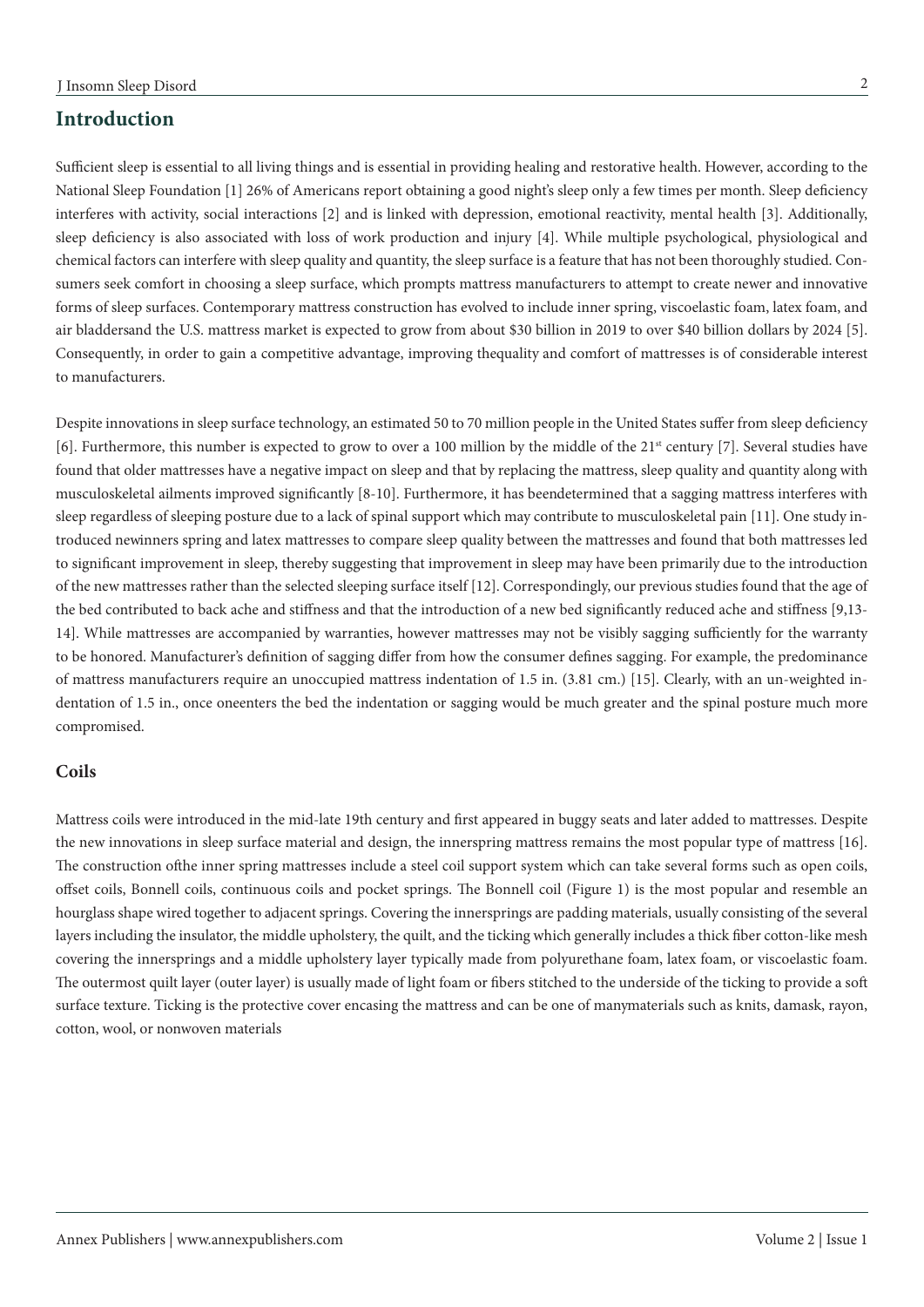

**Figure 1:** Bonell springs and Bonell mattress

Other than coil spring shape, factors such as coil count, coil gauge and working turns vary in mattresses and is directly related to mattress firmness and durability. Generally, higher coil counts provide better body support and increase mattress longevity. Minimum coil count recommendations consists of 300 for a full, 375 for a queen, and 450 for a king mattress [17]. Coil gauge refers to the measured thickness of the wire used to make the mattress coils [18]. Moreover, mattress coil gauges generally range from 12 to 15 with the lower number representing the thicker spring and the higher number a thinner spring [21]. A higher coil gauge number provides a softer, springier feel, whereas a low coil gauge offers firmer support [19]. Typically, 13 is the gauge found in most mattresses. The working coil turn is defined as the number of turns in each coil and is determined by how many times the coil is wound 180° [17]. A higher number of turns results in a softer and more durable sleep surface.

#### **Longevity**

With continued use, mattresses eventually lose structural integrity. The material layers flatten and the coils weaken, resulting in reduced support and comfort of the mattress. While mattress longevity is not fully agreed upon, one source indicated that the comfort potential of aninnerspring mattress is approximately 10 years [20-21]. The National Sleep Foundation [1] recommends replacement every 8 yrs.

According a survey conducted by the Better Sleep Council<sup>22</sup>, nearly 75% of the responders expected to keep their mattresses slightly more than 9 years. The findings of our previous studies [9,14,23] reported that participants' average mattress age was closer to 10 years. Considering the recommended eight hours of sleep per night, this equates to over three years use of a mattress. Given this rate of usage in relation to the typical longevity of mattress use, many individuals may inaccurately ascribe the pain and stiffness they experience to physical stress or ageing, rather than protracted use of the mattress. For these reasons, measuring the structural integrity of mattresses to determine potential causes of these musculoskeletal issues is warranted.

#### **Comfort**

Pressure over time tends to weaken coil springs through metal fatigue a condition induced by repeated stresses or loading, thus reducing their ability to sufficiently bear the load of the sleeper [24], Depending on the age and use of the mattress, weakened coil springs can negatively affect comfort and ultimately, sleep quantity and quality.<sup>14</sup> Concerning sleep quality, Addison and associates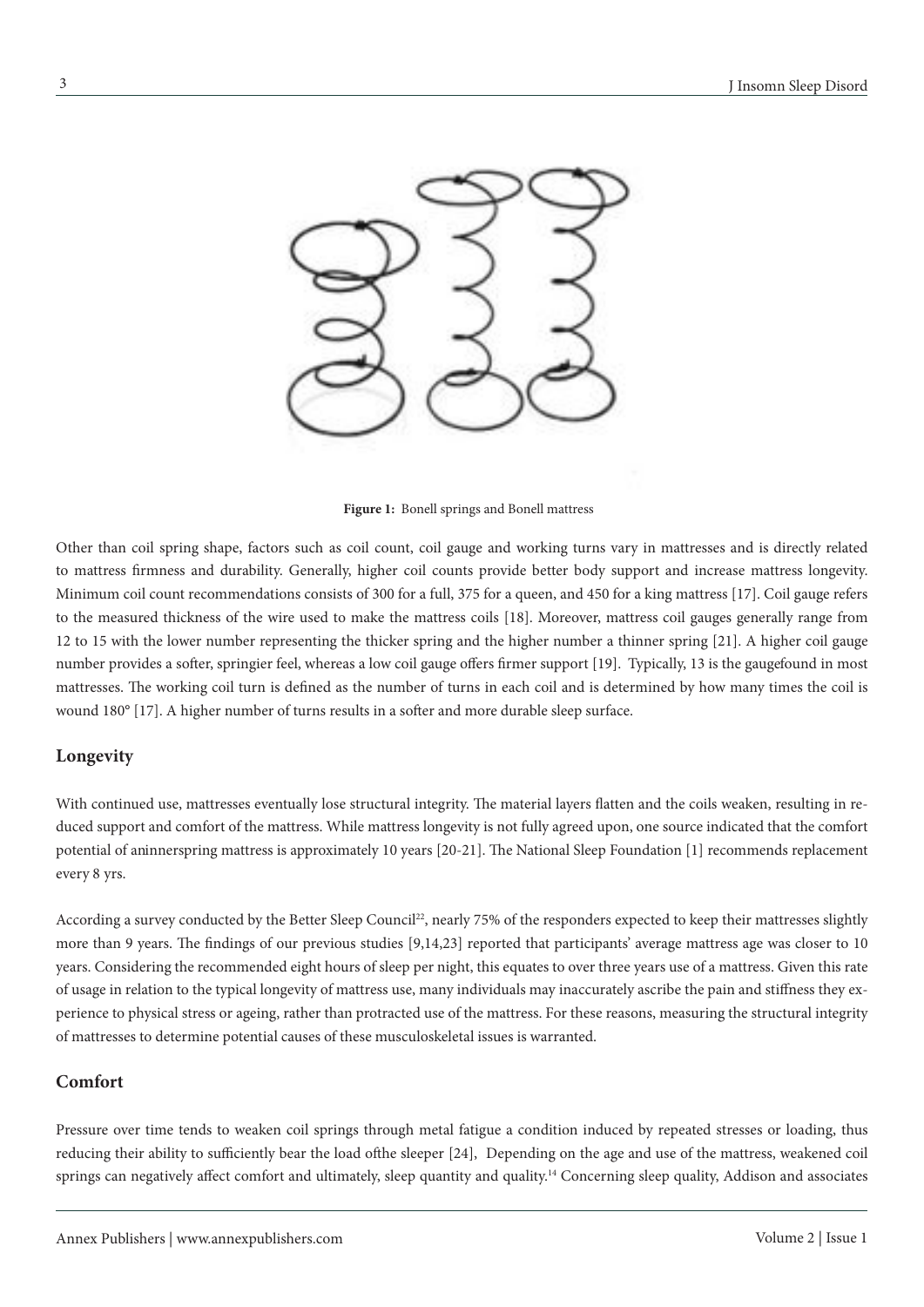#### J Insomn Sleep Disord

[25] concluded that sleep problems are often related to an uncomfortable sleep surface which leads to physical discomfort. Others have found back pain to be the leading factor that interferes with sleep [26,27] and that a "clear connection" exists between mattress sagging and back pain [28]. Moreover, according a survey of over 27,000 individuals, a sagging mattress was the leading complaint of poor sleep [28]. Additionally, in a survey of mattress complaints, 60% of the respondents specified mattress sagging as the reason for aches and back pain [29,30,31]. Thus, when coil springs lose their original integrity so that the mattress sags, it causes, not only may this cause back ache, but also may initiate bulging discs and even nerve damage in extreme cases [32]. While foam mattresses will also sag, in general, innerspring mattresses are more prone to noticeable effects of fatigue and sag when bearing the sleeper's weight [19].

Predictably, mattress coil spring weakness is more evident toward the middle of the mattress where the sleeper's greatest body mass rests [33]. However, the coil springs may not always display sagging when not bearing a load. Additionally, the outer cover of mattresses naturally retains the outward appearance because sheets and liners continually cover them. Thus, the mattress outward appearance typically appears to be new and unworn even after years of use.

To our knowledge, no previous study has attempted to evaluate the coil spring integrity inmattresses. We are aware that the literature is comprised, in part, of subjective information rather than empirical research. However, based on the predominance of information that implicates the mattress as a leading cause of poor sleep and backache, the need for the current study appears warranted. Therefore, the aim of this study was to determine if a difference in firmness existed between mattress coil springs that had been subjected to the sleeper's greatest body weight to those that had been subjected to less load.

### **Methods**

Researchers accessed used mattresses (*N*=32) and extracted 13-gauge coil springs from mattresses used 8 to 10 years (Mean 9.2 yrs. SD  $\pm$ 2.65). Mattress age was determined and recorded by accessing the legally required tag attached to each mattress, which lists the month and year of manufacture. Mattresses missing these labels were omitted as were mattresses older than 12 yrs or newer than 6 yrs. Groups of six coil springs were extracted from the center of eachmattress where the greatest body mass was estimated to have been applied which are referred to as weight bearing springs (WBS) and groups of six coil springs were taken from the same mattress at the foot or head of the mattress where the least weight was estimated to have been placed. These coil springs were referred to as non-weight bearing springs (NWBS).

The initial assessment of the coil springs was to measures weight and height of each spring. Since Bunnell springs have an uneven top height (Figure 1), height was measured to the nearest 1.0 mm from the base to the highest point of the spring. Weight of the springs was measured by a digital scale (US Solid. Electronic Precision Balance. Mod. USS-DBS15-5) to the nearest 0.1 gram. This was done simply to ascertain that each of the coil springs were of equal gauge and construction.

For compression assessment, a special apparatus was constructed consisting of a vertical 60 cm stainless steel rod attached to a 30 x 30 cm stable base platform. A 12 cm long PVC tube attached to a thin, rigid 15 x 15 x 0.3 cm plate was slipped over the steel rod providing free vertical movement. In order to measure coil differences in compression strength, each group of Bonnell springs were placed on the platform and the plate was placed on top of the spring. Once secure, the elevation of the platform was recorded. Subsequently, a weight (1296 g) was placed on top of the plate and the displacement distance of the plate was recorded to the nearest 0.5 mm to determine the amount of compression registered by each spring. Thus, a weaker spring should result in a greater compression distance than a stronger spring under the same load. To assure accuracy, this procedure was repeated three times and averaged for each spring.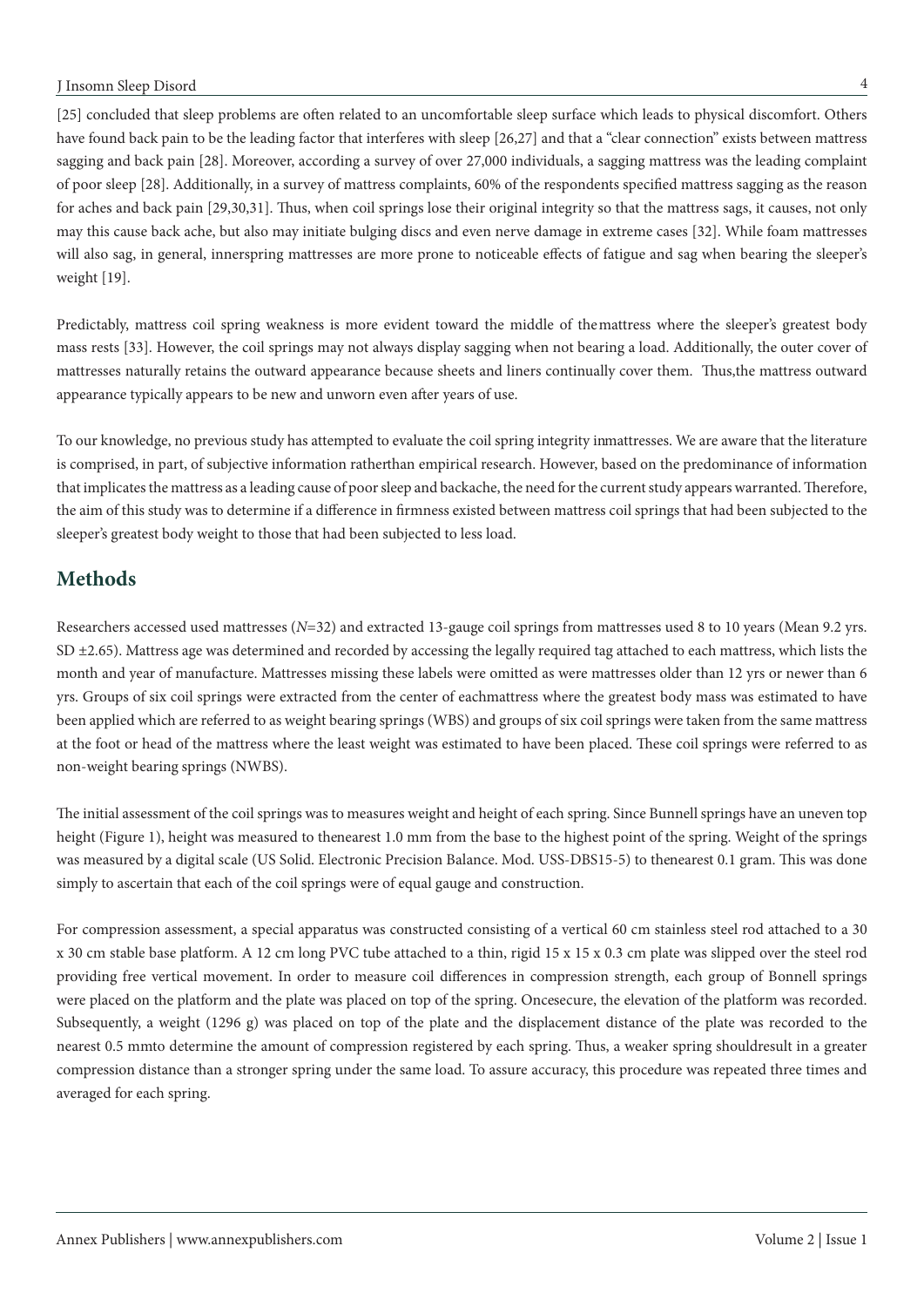For the additional compression measurement, the spring was placed on the base platform, under the top plate, in the same manner as in the first assessment. Once placed on the base platform and with the plate on top, a digital force gauge (Wagner Instruments FDX 10) was used to compress each spring to an exact distance of 2.0 cm after which the peak force was automatically recorded by the force gauge. This procedure was also replicated three times and averaged for each coil spring.

#### **Data Analysis**

Pre-process data was checked for normality using the Shapiro-Wilk Test for normality. Independent *t*-tests were used to determine if a difference in weight and height between WBS and NWBS coil springs. Similarly, an independent *t*-test was used analyze the amount of pressureneeded to compress the coil springs 2 cm. A one-way ANOVA was used to compare the pre- and post-extent of pressure needed to displace the WBS and NB coils 2 cm. An alpha (α) level of *p*<0.05 was used to determine statistically significance.

### **Results**

The pre-process Shapiro-Wilks Test indicated a normal (symmetric) data distribution (*p*>0.05). Height measurements of unloaded coil springs indicated that the WBS coil springs were 0.4 cm shorter than the NWBS coil springs (12.2 cm vs 12.6 cm respectively). An independent *t*-test yielded a non-significant (*p*>0.05) difference (Fig. 2) between the two groups. Hence, the coil springs that had sustained the greatest compression would not visually appear to be weaker or sagging when not occupied (Figure 2).





Weight measurements of unloaded coil springs resulted in a very slight difference between the WBS and the NWBS groups (35.5 g vs 35.7 g respectively). An independent *t*-testyielded a non-significant ( $p$ >0.05) difference (Figure 3) between the two groups.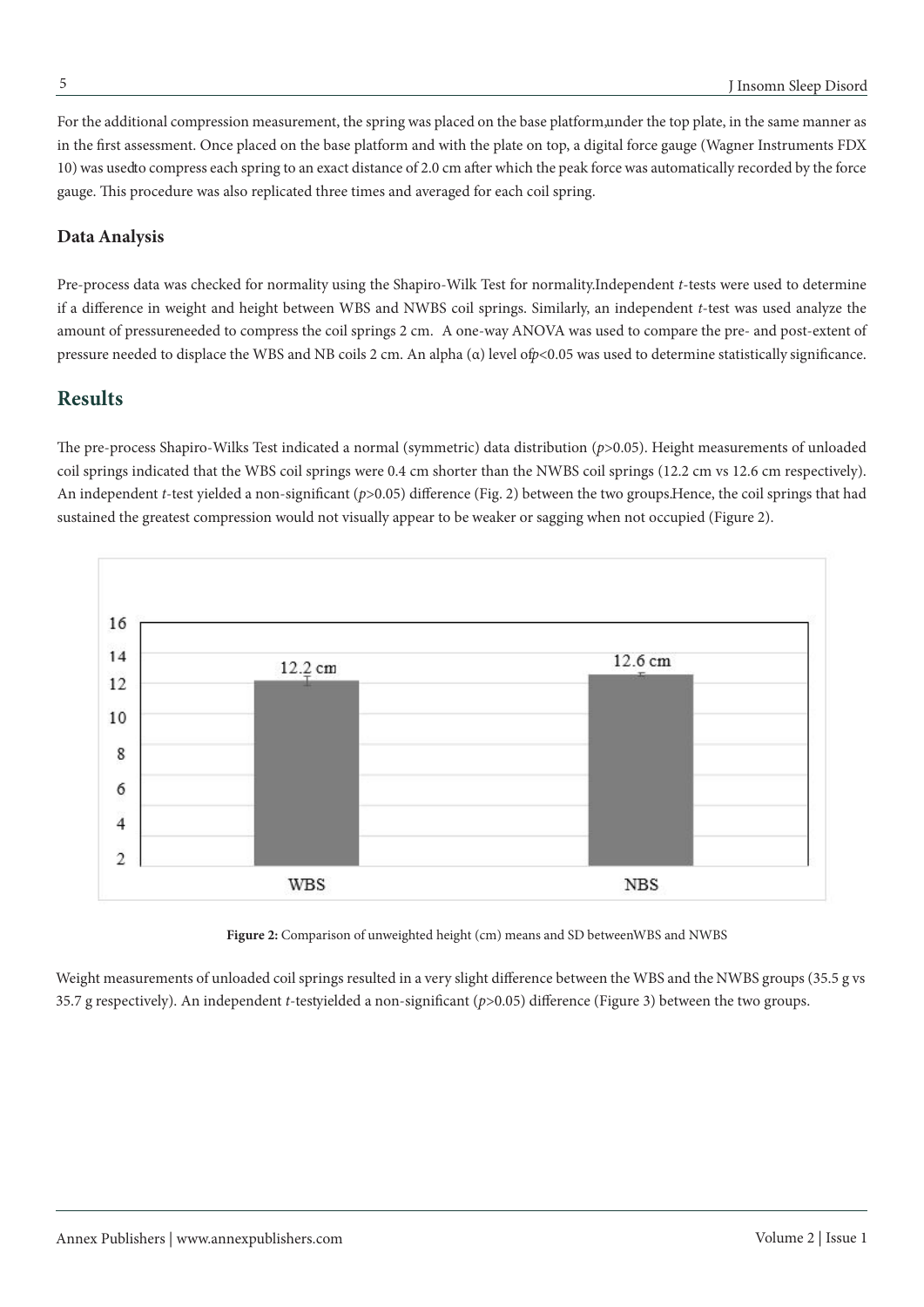

Figure 3: Comparison of weight (g) means and SD between WB and NWB

The one-way ANOVA comparison of the pre- and post-test difference for the 1296 g weighted conditions yielded a significant difference ( $p$ <0.05) between the NWBS and the WBScoil springs, with the WBS springs compressing a significantly greater distance than the NWBS(1.52 cm vs 2.78 cm respectively) (Figure 4).



Figure 4: Comparison of distance (cm) means and SD resulting fromweighted (1296 g) compression between WBS and NBS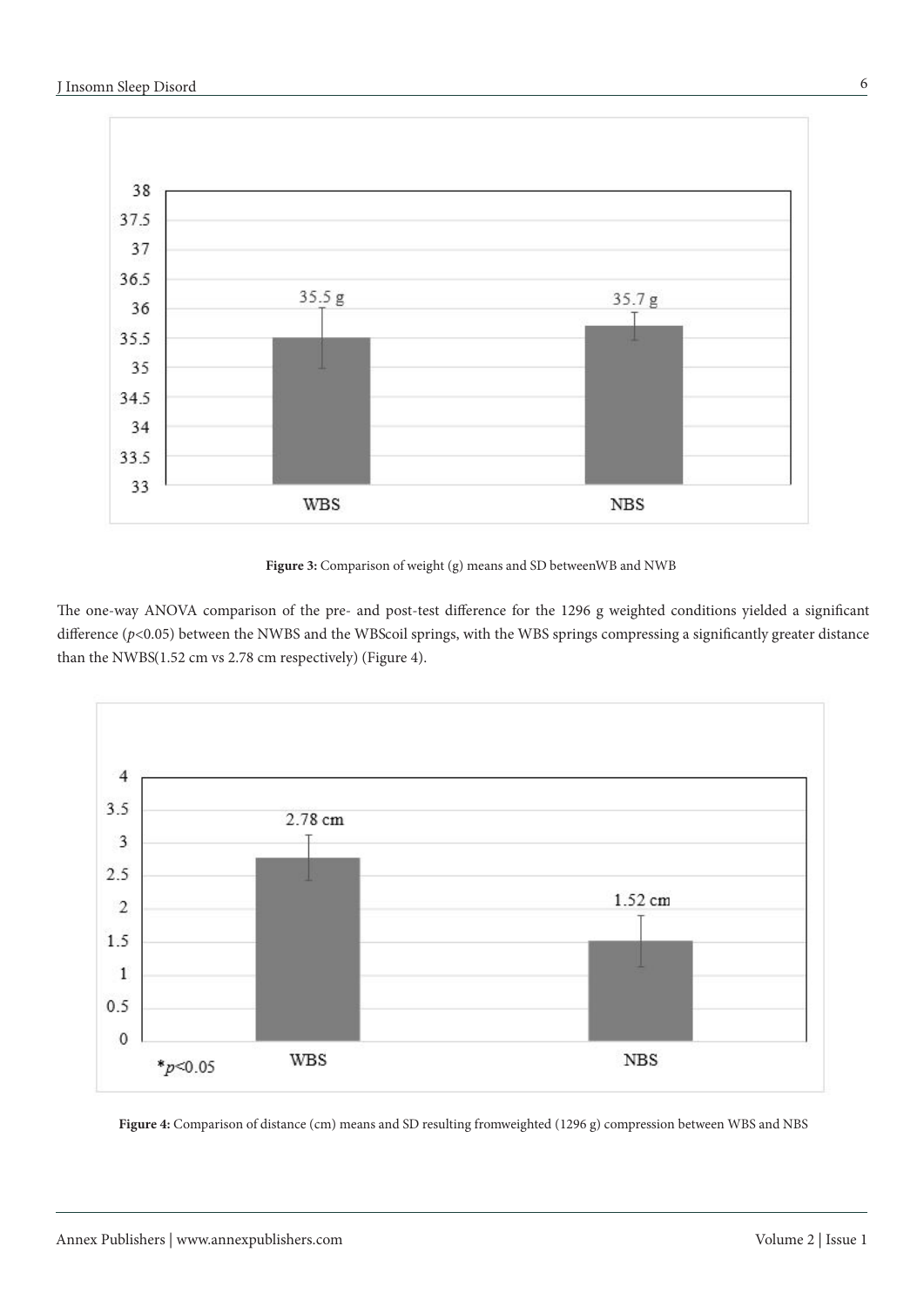An independent t-test comparing the amount of force needed to compress the coil springs 2 cm resulted a significant difference (p<0.05) between the NWBS and the WBS, with NWBS requiring greater force to compress the spring 2 cm than the WBS (1234.1g vs 1129.7 g) (Figure 5).



Figure 5: Comparison of pressure (g) required to compress springs 20 cm. between WBS and NBS

### **Discussion**

Makes and models of mattresses are constantly being developed, but scant information is available to accurately determine what sleep bedding system is best and why. Other than what the manufacturers' claim, little can be found that is supported by science. Based on these results, it is evident that coil springs in the bedding system will eventually fail to provide the initial structural support found to be suitable and comfortable at the time of purchase. Furthermore, the weakened coil springs may eventually negatively impact overall sleep quality and quantity, as well as impact musculoskeletal and spine health [11,34]. The optimal sleeping surface for average individuals should support the spine in a natural position and bedding system support to improveoverall body alignment is imperative so to allow the inter-vertebral disc to re-hydrate, and muscles of the spine to relax while sleeping [35]. With side and prone sleeping positions being the most popular positions, a sagging bed compromises the spine in excessive lateral flexion and in extension respectively. The range of motion in both of the aforementioned spinal movements exhibits significant reduction after the age of 40 [36]. For example, Troke, et al., [37] in a cross-sectional study of 405 subjects ranging in age from 19 to 90, found that left and right lateral flexion ranged between 28° and 14° and declined 45% and 48% respectively. Spinal extension ranged between 29° and 6° and declined by 79% as individuals' age. Therefore, weakened coil springs in the area of the trunk can lead to mattress sagging and spinal misalignment, thereby causing extended limit-range positions of the spinal joints over an extended period of time [38]. Further research is needed to determine the when a mattress should be reevaluated before the prevalence of sleep disturbances and musculoskeletal issues arise.

Despite the fact that middle WBS springs were highly compressed compared to the less compressed NWBS coil springs, net weight between the groups was not anticipated to differ since it is doubtful that erosion of the metal would occur. Principally because each coil spring functions independently with only wired connections to the adjacent springs by wires to the topsand bottoms of the coil springs.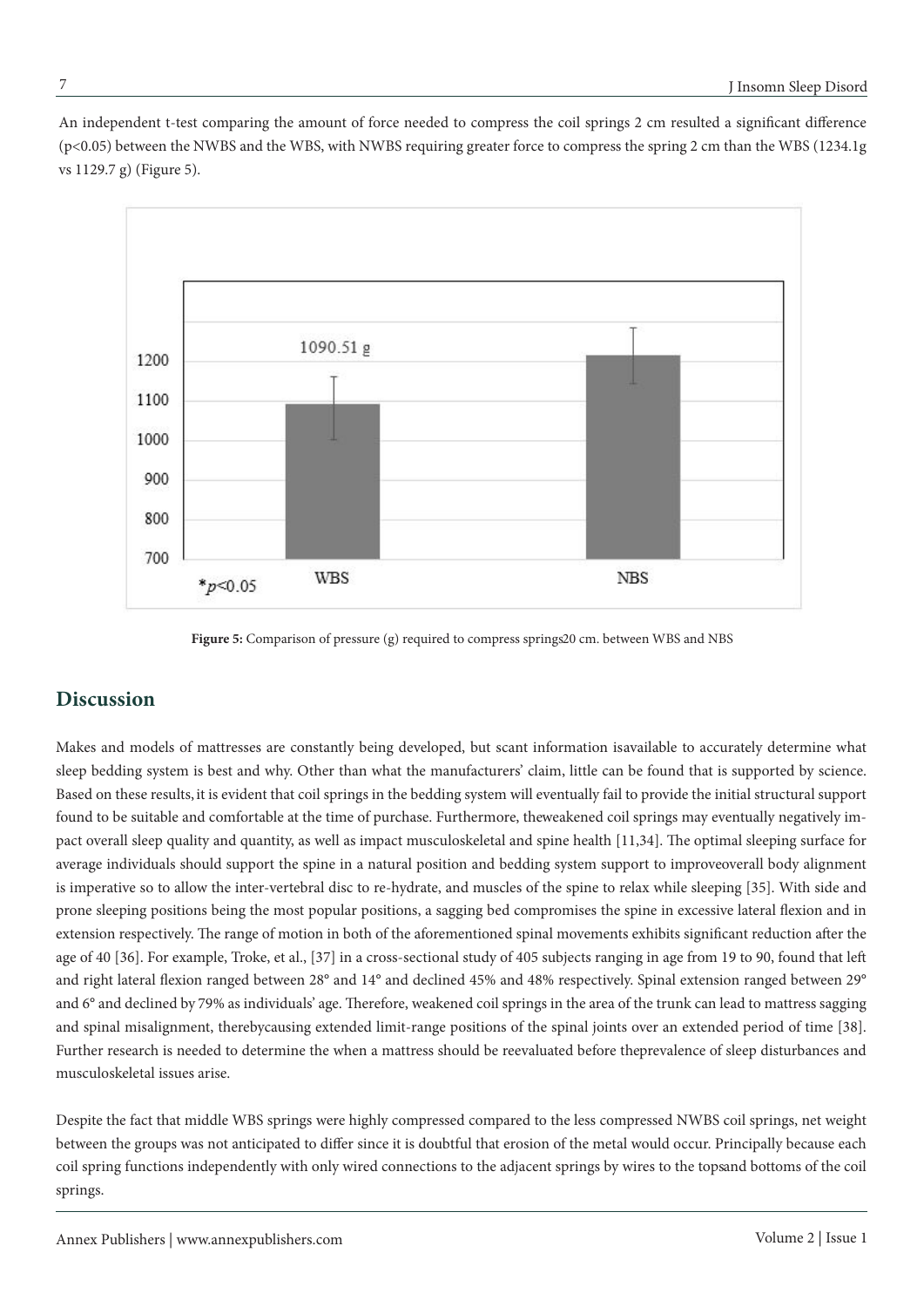While WBSs were found to be weaker when compressed than the NWBS, such characteristics may not be visually apparent as a sagging mattress when not in use. It was determined that NWBS and WBS unweighted height differed slightly (0.4 cm) when not compressed, therefore only by close inspection such difference may be difficult to determine as sagging. Hence, most mattresses will appear supportive, with little to no visual sagging when notoccupied. Only when an individual enters the bed will they experience the weakness of the coil springs and a sagging of the mattress. For the typical mattress warranty to be effective, an unoccupied mattress must exhibit an indentation of 1.5 in. (3.81 cm.) [24], which would result in considerably greater compression/sagging when occupied. Ultimately, if the unoccupied mattressexhibits such sagging it is well beyond the need to be replaced. The fact that weak springs do not appear to be sagging when not occupied may reduce any warranty refund when it only applies to the unloaded sagging criteria of 1.5" or more.

Perhaps an equally convincing result of coil metal weakness is the data related to the extent of compression force difference between the NWBS and WBS springs. The data yieldedby the compression gauge revealed that significantly (*p*>0.05) less pressure was required to compress the WBS 20 cm. compared to the NWBS (1090.519 g vs 1213.12 g respectively), suggesting considerably weaker WBS in comparison to the less occupied NWBS.

Research regarding sleep quality and/or mattress related back pain has principally revolved around factors such as aging, stress, mattress type, and comfort with little consideration for independently evaluating the mattress structures independently. Much of our previous research compared new mattresses and mattresses owned by participants presenting with specific physical complaints such as nondescript back pain and stiffness [8,9,14]. Hence, our previous research, as well as others advocates that medium-firm mattresses are the commonly recommended surfaces for the general population, while giving exception to outlying conditions such as chronic pain, post-surgery, obesity, or other physical circumstances [8,13,39,40,41,42].

However, with the innerspring mattress being the most popular bedding system, we are not aware of previous studies that have sought to look more closely at the physical properties of coil springs after normal prolonged use. These data suggest that the condition of the metal coil springs tend to weaken after protracted use. Further research should also focus on variables such as body weight, usage and mattress quality as determining factors in spring weakness that were not available to these researchers. Nevertheless, it remains axiomatic that continuous compression of coil springs will weaken the spring to the point that the mattress does not provide the necessary support or comfort that was initially preferred.

## **Limitations**

No attempt was made to determine the weight of the mattress occupants, nor was it possible to trace the mattresses to the original owners. Additionally, the amount of mattress usage was overthe years was not available.

## **Conclusion**

In conclusion, both nonrestorative sleep and musculoskeletal health issues my potentially be attributed to the structural integrity of the mattress. These data suggests that coil spring weakness in the weight bearing areas of the mattress contributes to sagging which places the length of the spine in a compromising position throughout the time the bed is occupied. Several studies have concluded the selective bedding system may be of less importance than the amount of use the mattress has incurred. Hence, the age of the bed and the structurally weakened components contributed to back pain and stiffness and when new mattresses were introduced, musculoskeletal pain significantly improved even for those suffering from chronic back pain 23 Better [8,9,1213,14,23]. Therefore, it is recommended that bed mattresses be evaluated periodically and consistently to determine the amount of support the coil springs afford, and mattresses should be replaced accordingly to enhance overall sleep quality, quantity and maintain musculoskeletal health.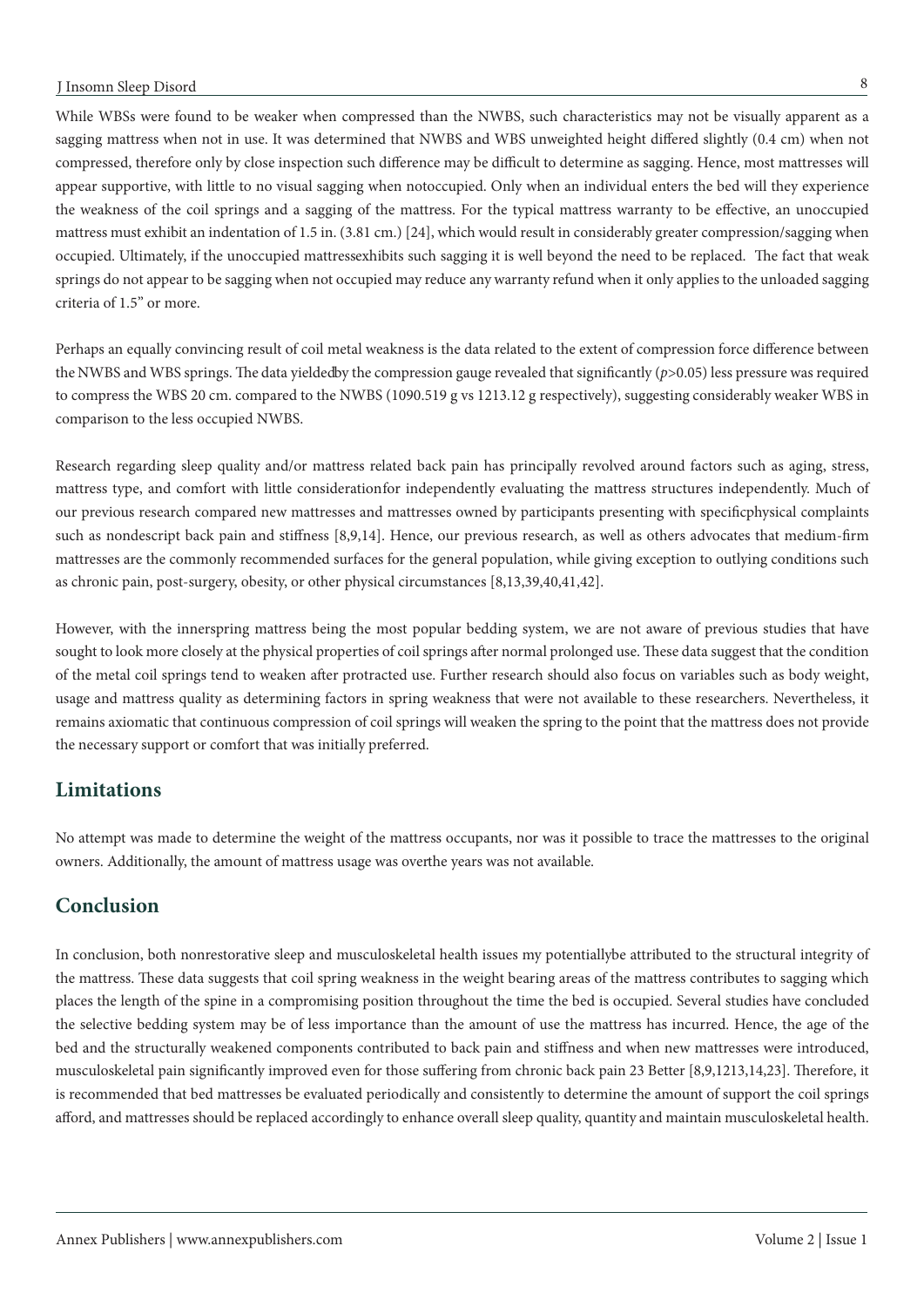### **References**

1. National Sleep Foundation. Sleep in America Poll. Summary of the Sleep in America poll. c2005.

2. Lee KA (2005) Critical components of sleep assessment for clinical practice settings. Issues Ment Health Nurs. 26: 739-712.

3. Tempesta D, Salfi F, De Gennaro L, Ferrara M (2020) The impact of five nights of sleep restriction on emotional reactivity. J Sleep Res. e13022.

4. Sleepnet.Com. Sleep Deprivation. c2005.

5. Statista. Mattress retail in the U.S.-Statistics and Facts. c2020.

6. American Sleep Association. Sleep and Sleep Disorder Statistics. c2020.

7. Chilcott LA, Shapiro CM (1996) The socioeconomic impact of insomnia. An overview. Pharmacoeconomics. 10:1-14.

8. Jacobson BH, Boolani A, Dunklee G, Shepardson A, Acharya H (2010) Individually prescribed sleep surfaces based on sleeping positions improve back pain and sleep quality. J. Appl. Ergon. 20102:91-97.

9. Jacobson, BH, Boolani, A, Smith, DB (2009) Changes in back pain, sleep quality and perceived stress after introduction of new bedding systems. J. Chiropr Med. 8:1-8.

10. Gardner R, Grossman WI, (1975) Normal motor patterns in sleep in man. Advanced Sleep Research. In Advances in Sleep Research. Volume 2. Weitzman, E.D, (ed). Spectrum Publications, Inc. John Wiley & Sons. New York.

11. Verhaert, V, Haex, B, De Wilde, T, Berckmans, D, Verbraecken, J, et al. (2011) Ergonomics in bed design: the effect of spinal alignment on sleep parameters, Ergonomics. 54:169-178.

12. Tonetti, L, Martoni M, & Natale, V (2011) Effects of different mattresses on sleep quality in healthy subjects: an actigraphic study, Biol Rhythm Res. 42:89-97.

13. Jacobson BH, Gemmell HA, Hayes BM, Altena TS (2002) Effectiveness of a selected bedding system on quality of sleep, low back pain, shoulder pain, and spine stiffness. J Manipulative Physiol. Ther. 2:588‐592.

14. Jacobson, BH, Wallace, T, Gemmell, HA (2006) Subjective rating of perceived back pain, stiffness and sleep quality following introduction of medium-firm bedding. J Chiropr Med. 5:128-134.

15. Sleep Help. What you should know about mattress warranties. c2021.

16. Goodbed. Do more coils make a better mattress? c2020.

- 17. US-Mattress. What is a Coil Spring Mattress? c2021.
- 18. Furniture. Definition of Coil Count. c2020.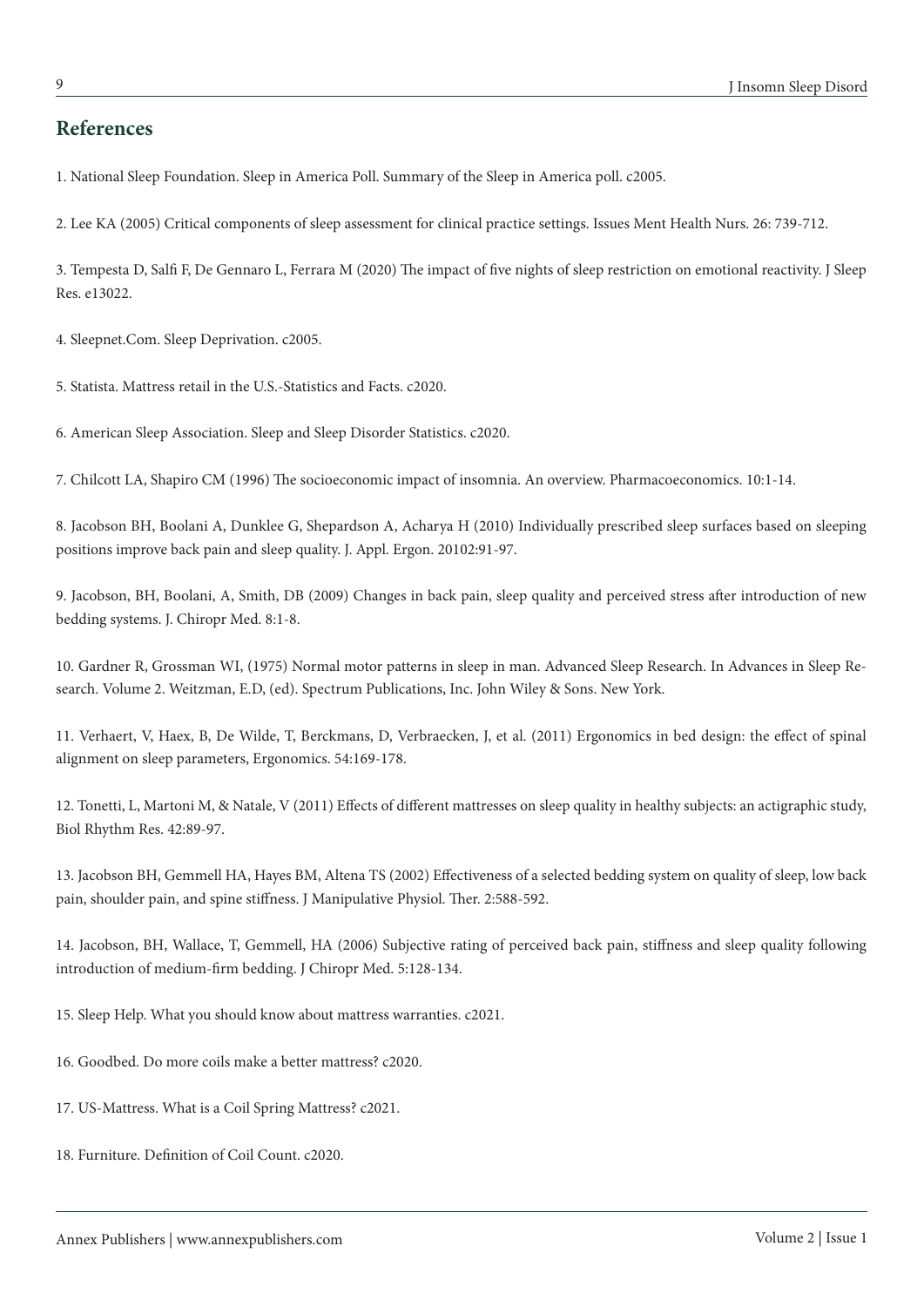19. Spruce, The. When to replace a mattress. c2020.

20. Purple, How long does a mattress last – Mattress lifespan. c2020.

21. Better Sleep Council. Sleep savvy. c2019.

22. Jacobson BH, Wallace TJ, Smith D, Kolb T (2008) Grouped comparisons of sleep quality for new and personal bedding systems. J Appl Ergon. 39:247-254.

23. Best Mattress. Do box springs wear out? YES. Here's how to tell. c2020.

24. Addison RG, Thorpy MJ, Roth T (1986) A survey of the United States public concerning the quality of sleep. Sleep Res. 16:244.

25. Deyo R A, Tsui-Wu Y J (1987) Descriptive epidemiology of low-back pain and its related medical care in the United States. Spine.12: 264-268.

26. Akgun K, Birtane M, Akarirmak U (2004) Is local subacromial corticosteroid injection beneficial in subacromial impingement syndrome? J Clin Rheumatol. 23:496–500.

27. Sleep. Mattresses and (back) pain relief. c2019.

- 28. QMattresses. Most common mattress complaints. c2020.
- 29. Big Back Pain. Mattresses and back pain. c2019.

30. Amerisleep, how often should you replace your mattress. c2020.

- 31. Nectar. Why you need to get rid of your coil spring mattress. c2018.
- 32. Tuck. How to fix a sagging mattress. c2020.

33. Orthopaedic Associates, The best sleeping positions for your neck and spine. c2020.

34. Shore H, Richards J, Chohan A (2019) Determining the ideal mattress firmness based on anthropometric measurements. Sleep Med. 64: S350.

35. Bryant J, Russell J, Kouthedakis Y, Wyon M (2018) The effect of age on spinal range of motion. Ageing Science and Mental Health. 2: 1-7.

36. Torke M, Moore PA, Maillardet FJ, Cheek E (2001) A new comprehensive normative database of lumbar spine ranges of motion. Clin Rehab. 15:371-9.

37. Van Egmond, CA, Hendrickson, RM, The health implications of proper spinal alignment and support during sleep. J Appl Chiropr Sci, 2016.

38. Kovacs F M, Abraira V, Pena A, Martin-Rodriguez JG, Sanchez-Vera M, Ferrer E, et al. (2003) Effect of firmness of mattress on chronic non-specific low-back pain: randomized, double-blind, controlled, multicentre trial. Lancet. 362: 1599-1604.